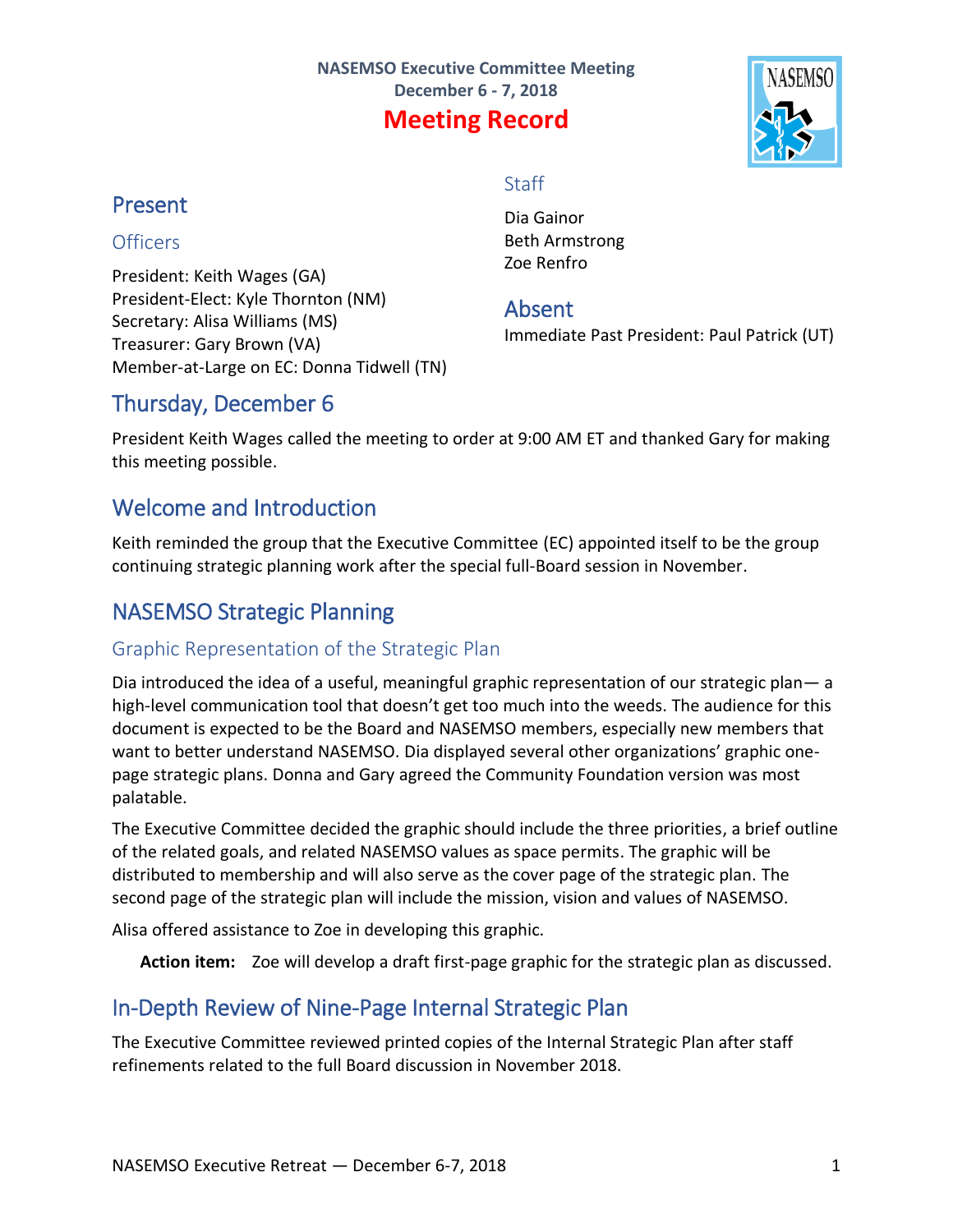

### Strategic Priority One

### Tribal membership – Page 1, Strategic Priority One

Dia drew attention to the inclusion of tribal EMS in NASEMSO's strategic plan. The Executive Committee confirmed they wanted to leave this language in strategic priority one.

Kyle noted that the Navajo Nation has asked about becoming a NASEMSO member, which may result in other tribal entities requesting membership. Alisa suggested NASEMSO reach out to the Indian Health Service (IHS). The Executive Committee discussed the particularities of tribal nation ambulance services, which may be run and staffed by the tribes themselves, or the federal government (IHS). Kyle expressed interest in involving tribal groups; however, it would be difficult to find any single representative tribal entity.

Donna suggested reaching out to the National Native American EMS Association to invite them to become a NASEMSO member, and the Executive Committee agreed this would be favorable.

**Action item:** NASEMSO staff should invite the Native American EMS Association to become a NASEMSO member.

#### Three-Year Outcome

The Executive Committee had no comments or changes.

#### **Objectives**

#### *Objective 1.1*

The Executive Committee requested bullet two be adjusted to specify **annual** review of NASEMSO's vision, mission and values.

The EC agreed it should be added to bullet three (which deals with releasing "statements of support or dissent, using data to support statements") that **speaking points should be developed to accompany any policy statements**, to facilitate member discussion of issues.

The EC agreed that **all deadlines for action items should be expressed in quarters**.

#### *Objective 1.2*

Donna suggested the history of NASEMSO and inter-state collaboration be incorporated into these speaking points.

Zoe clarified that Objective 1.2 is related to Keith's suggestion in Reno that a bookmark with speaking points be developed and distributed to members. Donna suggested a laminated poster would also be useful for state EMS officials to reference when asked about NASEMSO.

#### *Objective 1.3*

The Executive Committee agreed that, although NASEMSO should continue to track its liaisons to organizations that do not provide funding, Objective 1.3 should be modified to **prioritize potential sources of funding by eliminating any liaison-only language.**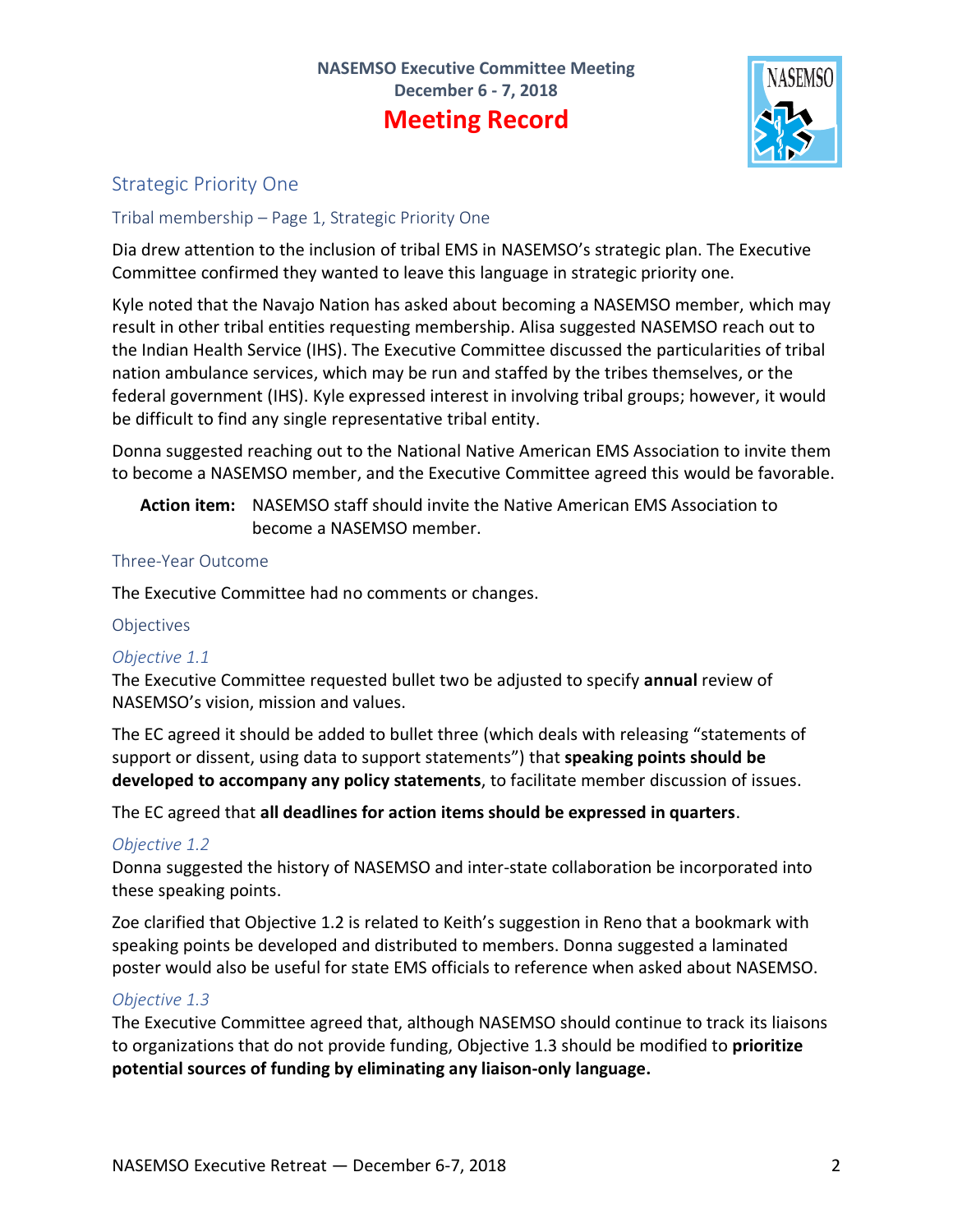

#### *Objective 1.4*

Dia suggested that discussions of our upcoming access to marketing expertise should become a regular Board agenda item.

The EC made minor adjustments to the Objective's language, and confirmed they prefer to serve as the member workgroup that will work with the marketing team, especially since the work will involve funding decisions.

### The EC **moved action steps about a schedule of e-learning programming from Objective 2.2 into Objective 1.4**.

### Strategic Priority Two

The Executive Committee noted that there is room for improvement in Council-to-Council and Council-to-general-membership communications.

### Objective 2.1

With the new website launch behind us, Dia reported this objective is nearly complete. The Executive Committee agreed to **strike the final action step about routine website maintenance**, since it is an assumed/regular duty.

### Objective 2.2

The EC tailored the first action step to **address new member orientation materials only**.

The EC agreed all messaging to new members must be clear that the Board drives NASEMSO and assumes final responsibility for the Association, even though the Board looks to Councils for subject matter expertise and vetting.

### As mentioned above, the EC **moved the action steps about a schedule of e-learning programming from Objective 2.2 into Objective 1.4**.

The EC suggested the new member onboarding process could include:

- "Welcome to NASEMSO" video
- Electronic welcome packet to include schedule of events; member benefits; NASEMSO's strategic plan; and regional contact information
- New member orientation at regional meetings by the Executive Director
- Notify officers of new members

The EC agreed that GoToWebinar/GoToMeeting could be used to record the new member orientation at the Annual Meeting. It was noted that livestreaming in-person events may restrict travel funding for physical attendance and therefore step on Objective 2.5 (networking opportunities).

The mentorship program was favorably discussed, and the EC suggested the program could be narrowed down by region.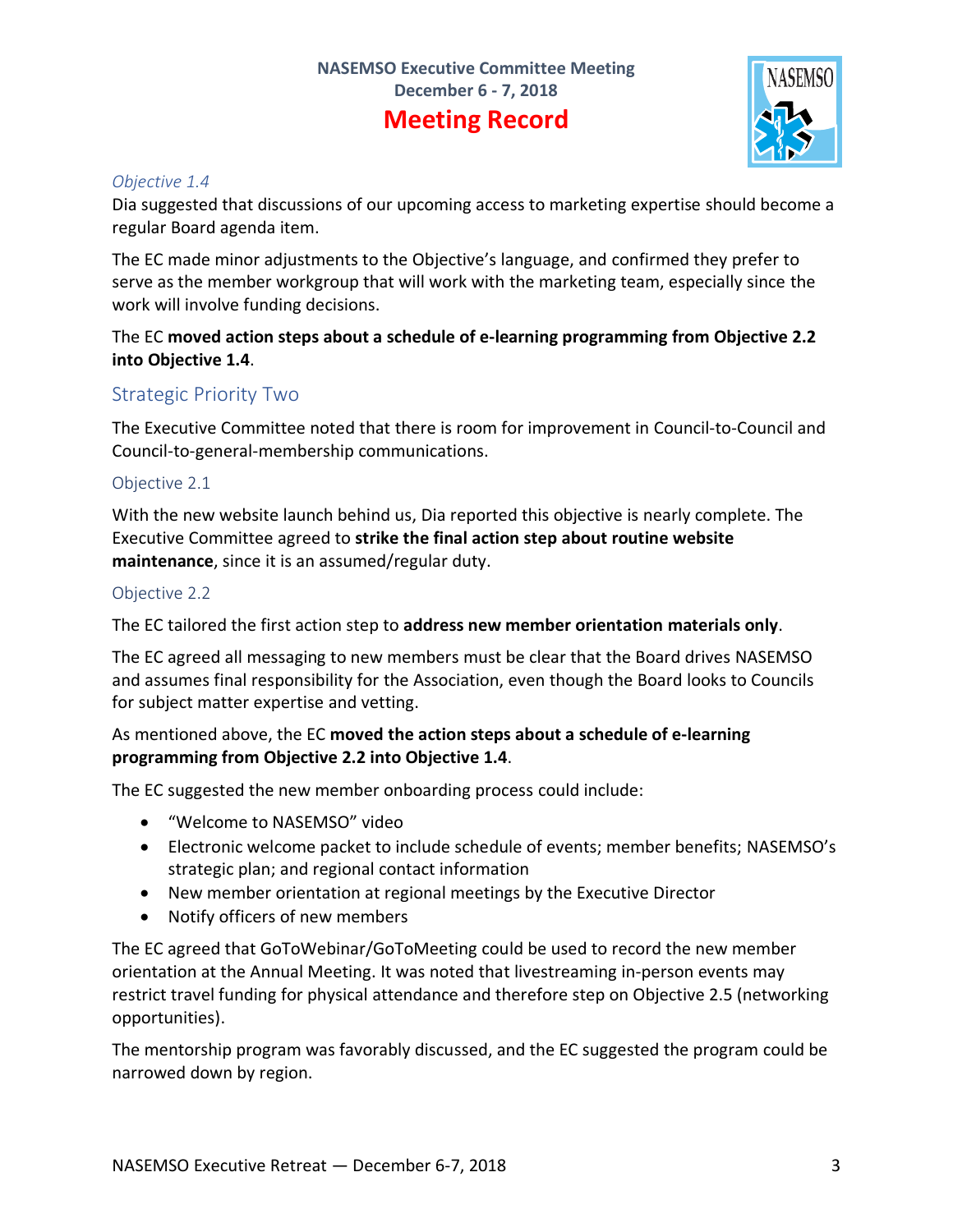

#### Objective 2.3

Dia emphasized the importance of NASEMSO participation in communications and technology conversations with law enforcement and fire. The EC agreed these items should remain a high priority for the Association, noting that communications are critical in the event of natural disasters. Dia reminded the Executive Committee that Paul Patrick suggested the inclusion of this communications and technology item.

No modifications were suggested for Objective 2.3.

### Objective 2.4

The EC agreed this objective will require the creation of a new Data Coordination Committee or Task Force that should be supported by the same staff as the Data Managers Council. It was suggested the group might include the five regional chairs and the five regional representatives for the Data Managers.

The EC suggested webinars and e-learning be implemented in service of this objective, to allow members to ask questions and learn how upgrading may affect their states.

No modifications were made to Objective 2.4.

### Objective 2.5

Dia emphasized the importance of allocating staff time and resources to meeting promotion and post-meeting member satisfaction surveys.

It was noted that the Action Steps under Objective 2.5 make a good checklist for regional chairs. The EC suggested that additional clarification of the functions of a regional chair may be beneficial.

No modifications were made to Objective 2.5.

**Action item:** Dia will review the Leadership Playbook to confirm it enumerates Regional Chair duties.

### Strategic Priority Three

Dia explained that this priority is intended to outline a trigger and process for NASEMSO to respond to emerging specialties in specific ways. Beth requested the Executive Committee to consider the allocation of staff time, noting that prioritization is necessary.

After a typo was corrected in Objective 3.3, no other changes were made to Strategic Priority Three.

## EMS Compass Manuscript

Dia presented ACEP's request to distribute the EMS Compass manuscript widely, primarily so that the National EMS Quality Association (NEMSQA) can have access to its useful contents. This distribution would be different from the plan outlined in the cooperative agreement, but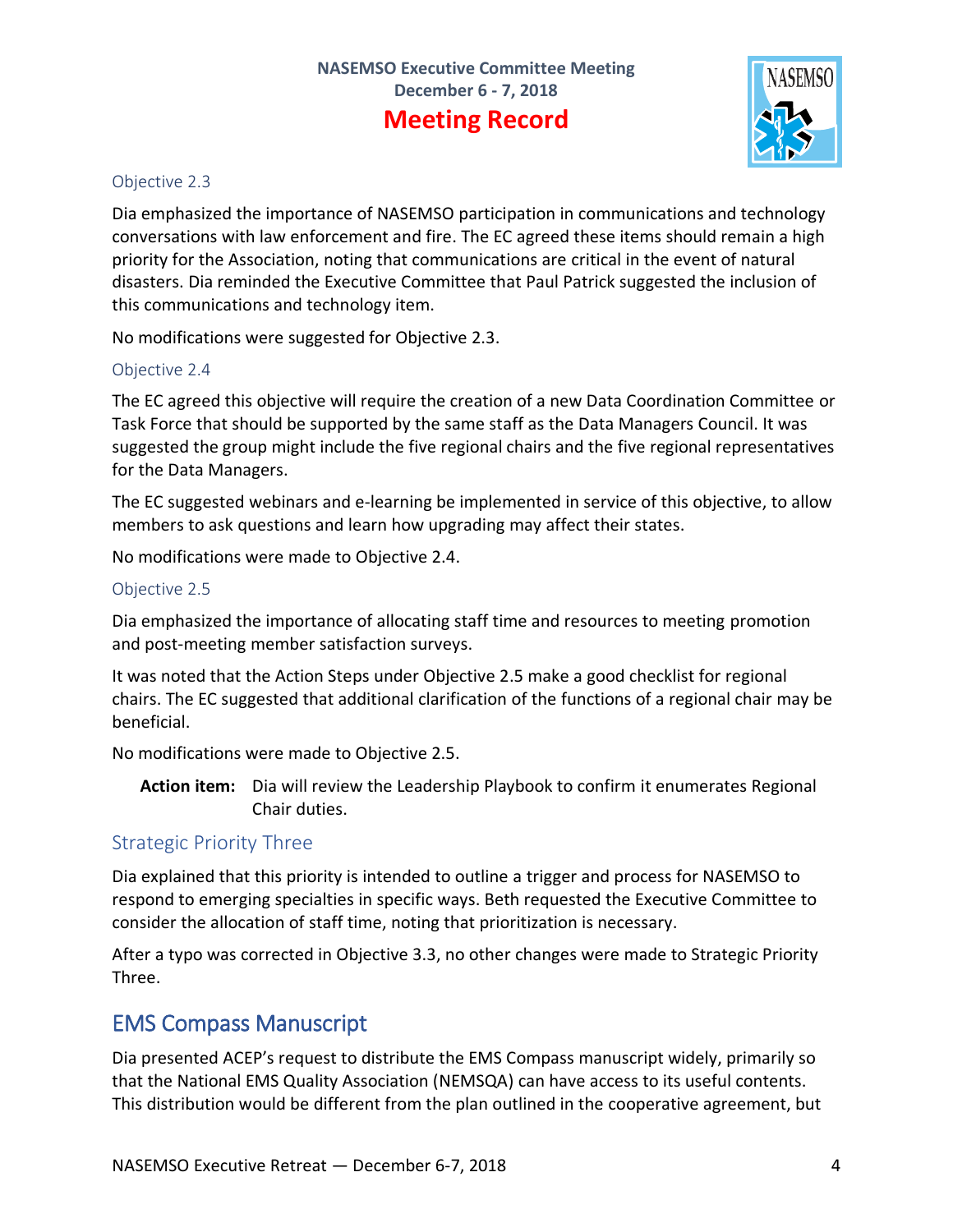

everyone involved (authors included) understood during the life of the project that publication would be viewed as an antagonistic act by NHTSA.

**Action item:** Donna motioned, and Gary seconded, that the EMS Compass manuscript should be given to ACEP to distribute widely as per their request. The motion passed unanimously.

## NASEMSO Business

### Annual Meeting 2019

Dia presented the latest revision of the Annual Meeting schedule to the Executive Committee, and described Councils' requests for full two-day sessions without Committee overlap. Gary reported that the Program Committee is searching for General Session speakers. The EC discussed the schedule and made modifications. It was noted that breakout sessions are important when it comes to justifying travel expenses.

**Action item:** The EC agreed to have the NREMT sponsor dinner on Monday evening; move the Board meeting to a 90-minute lunch on Tuesday at noon; and keep the Monday State Directors Forum as-is. NASEMSO staff should post the hotel registration link ASAP.

### Regional Meetings 2018

Dia reported the Fall 2018 regional meetings were successful, well-attended, and wellsponsored. Dia attended all regional meetings, with the exceptions of the East Region meeting (attended by Kathy Robinson) and the Great Lakes (which did not hold a meeting). Dia had the opportunity to present on the current state of the Association, and met many new individuals. It seems sponsors enjoyed the regional meetings and may be encouraged to sponsor the Annual Meeting as a result.

Dia suggested a few policy adjustments for regional meetings:

- Leadership should provide suggested agenda items to the Regions.
- Whichever Region schedules first should get a lock on their dates.

### Budget Development FY20 (July 1, 2019 to June 30, 2020)

Dia and Kyle adjourned for the day to attend FICEMS in Washington, DC, while Keith, Gary, Beth, Alisa, Donna and Zoe remained to discuss the budget. The budget document was updated along with the discussion.

#### Annual Meeting Locations

The Executive Committee reaffirmed that although states are permitted to suggest Annual Meeting sites, the selection of the Annual Meeting site is ultimately the responsibility of the Board.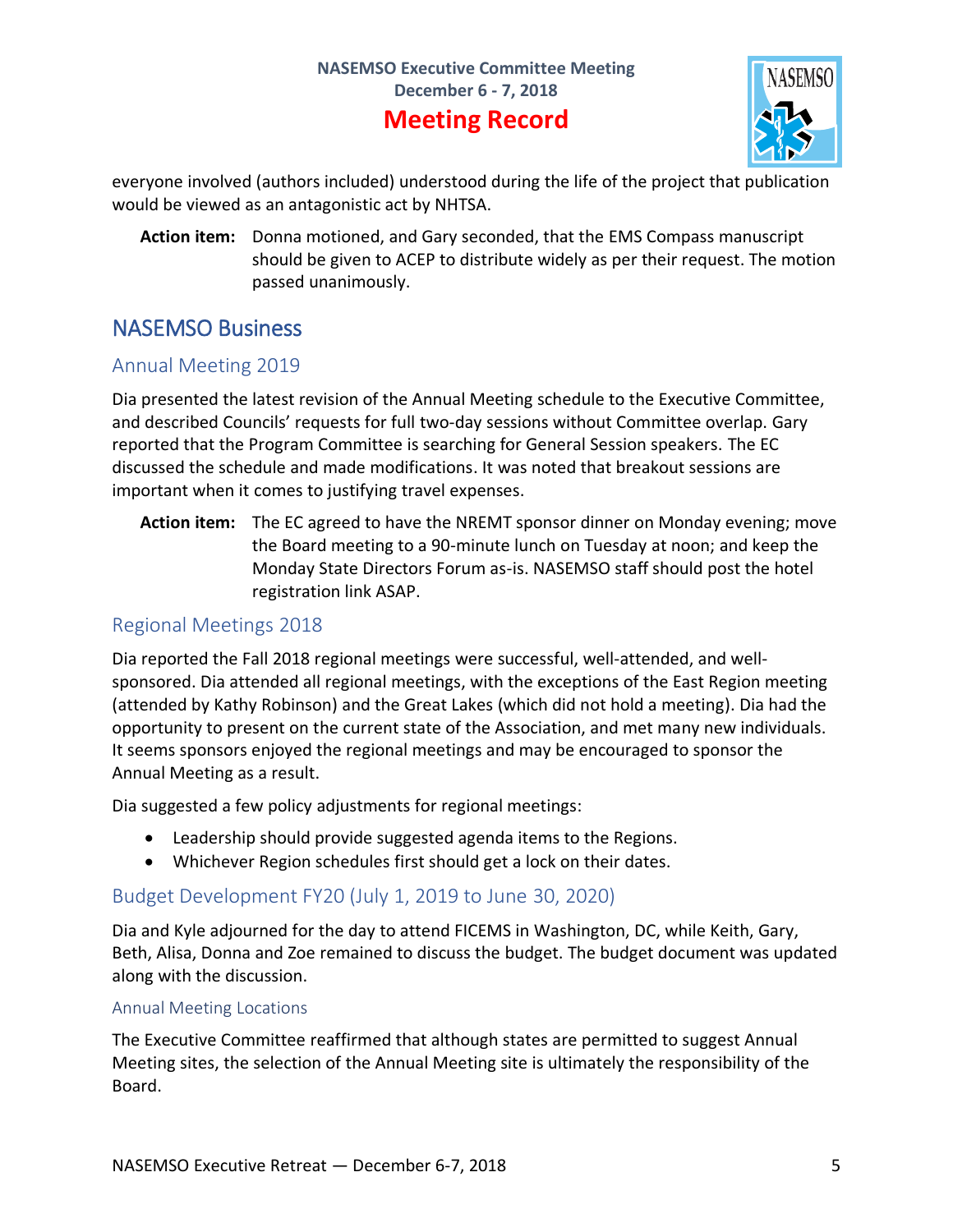

**Action:** Gary motioned, and Alisa seconded, that going forward, NASEMSO staff will present recommendations for the NASEMSO Annual Meeting location and the NASEMSO Board will vote on those recommendations to determine the final location. The motion passed unanimously.

The meeting adjourned on Thursday at about 2:45 PM ET.

## Friday, December 7

President Keith Wages called the meeting to order at 8:40 AM ET.

## NASEMSO Financial Planning

### Budget Development FY20 (July 1, 2019 to June 30, 2020)

The previous day's financial planning activities were summarized for Kyle and Dia.

The EC reviewed the current state of membership dues payments, including members not in good standing. The Executive Committee were in agreement that only members in good standing should have a vote; enjoy an Annual Meeting registration discount; and access the members-only section of nasemso.org.

- **Action item:** States and individuals that do not pay dues should not have access to the members-only section of the website (implementation timeline TBD).
- **Action item:** A non-member Annual Meeting registration fee should be created for the 2019 Annual Meeting.

The EC agreed that, after one more year of dues at the current level, the Association should implement regular dues increases to keep pace with inflation, and the membership should receive advance notice of this change.

**Action item:** NASEMSO staff will add a note to this year's dues notice that in order to prevent substantial increases in dues and keep pace with inflation, dues will increase in 2020 by X percent and will continue to increase by X percent each year.

The Executive Committee authorized \$5,000 fee to ASMI for REPLICA contractual services. The 2019 NREMT MOU income will be allocated as sponsor revenue.

It was noted that NASEMSO must increase our revenue, most likely by seeking out funding from the private sector. The EC indicated their preference that staff actively pursue grants and funding opportunities. The EC suggested alternative sources of funding like HRSA, the owner of Home Depot, CDC, FEMA, AHA, and even the states.

The EC discussed their vision for corporate membership levels and benefits.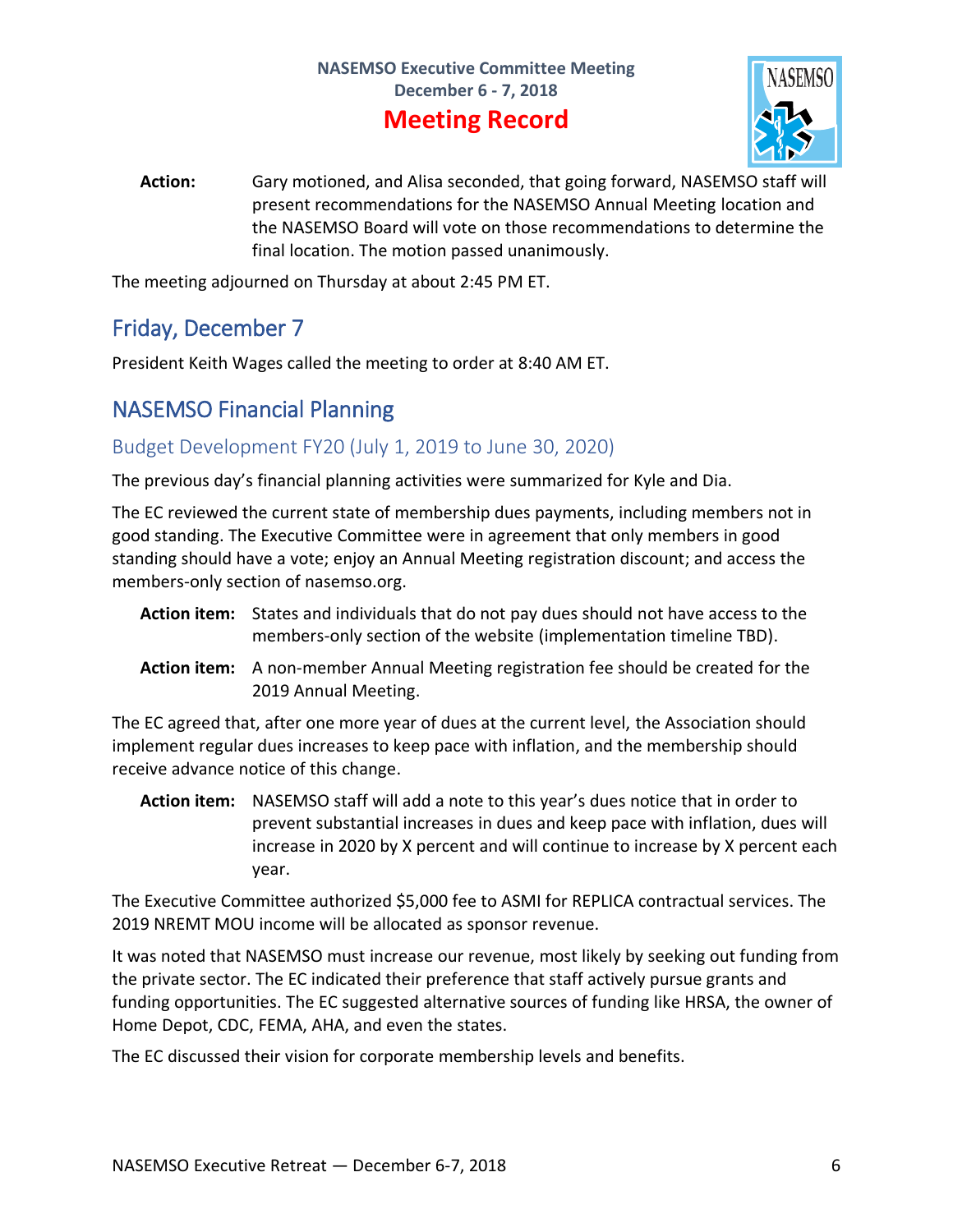

**Action item:** NASEMSO staff should implement multiple levels of corporate membership, ranging between \$3500-\$5000.

## NASEMSO Business

### Membership

Dia presented Kathy Robinson's report on NASEMSO Membership Considerations. Dia described recent achievements including staff reorganization; rebranding; the new website; moving to cloud file storage; and using MailChimp for Washington Update. Upcoming transitions include the committee rosters, bylaws, and corporate membership levels.

### Councils and Committees

#### Committee rosters

Dia reviewed the current storage systems in place for the Committee rosters, noting the challenges of frequent Committee turnover and participants that are not state EMS office employees. The EC indicated a preference to host the Rural EMS and Communications Committees internally.

Dia reported that over 200 non-NASEMSO members serve on Committees, and some Committees contain less than one-third state employees. Donna suggested the Committee members should all be Associate Members at the minimum, regardless of any fears of driving them away.

Alisa and Donna agreed there should be an official NASEMSO channel for leadership approval to use NASEMSO resources (including staff time) for any special interest group. The EC discussed the possibility of permitting Council leadership to, with the permission of the Board, develop special interest groups without the use of NASEMSO resources.

#### Ad hoc vs. standing

Dia noted that ad hoc committees, as defined by the bylaws, should address short-term issues and their membership should be approved directly by the president. Because the bylaws do not define "short-term," it is unclear when to sunset an ad hoc Committee. Dia suggested it is not the best use of the president's time to review and approve ad hoc Committee members.

**Action item:** NASEMSO leadership should annually review the membership of each Ad Hoc Committee to maintain situational awareness and determine whether they should transition to a Standing Committee. Ad Hoc Committees should be required to provide a workplan each Spring at the Annual Meeting.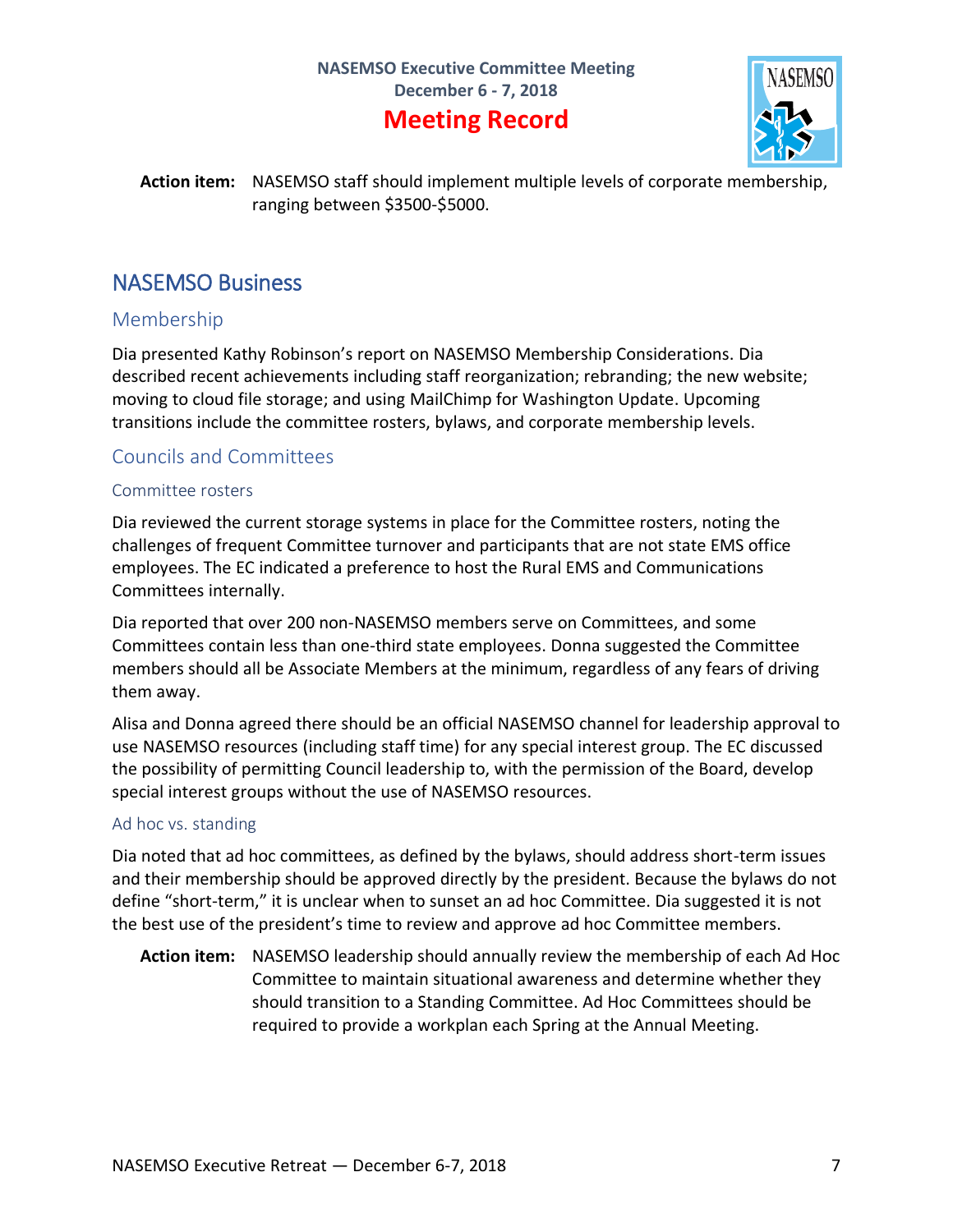

### *Criteria for any Committee/Group membership*

The EC supported limiting membership on ad hoc and standing committees based on the understanding that any entity in which each state wants to have membership should become a Council.

The EC made the following recommendations related to membership in ad hoc Committees, standing Committees and special interest groups.

**Ad hoc –** The number of members should not be limited, and membership terms should not be limited. Donna suggested ad hoc Committees should include NASEMSO members only.

**Standing –** The number of members should have a fixed cap, as determined by NASEMSO President and Executive Committee. Membership terms should be limited, and the membership must consist of a majority of state EMS officials. All meetings should be open for observation and should include a public comment period. The chair should be empowered to, at their discretion, conclude any individual's speaking time. Meetings should be announced publicly on the NASEMSO website. Meetings should not be announced through any email list (although calendar announcements may be permissible for appointed Committee members only). Meeting registrants should be tracked.

**Special Interest Group –** Councils should be required to request permission from the NASEMSO Board for the privilege to use NASEMSO resources.

### *Criteria for group characterization*

**Action item:** The EC requested an addition to the Bylaws: "…these standing Committees **or any other as determined by the NASEMSO Board and Executive Committee**."

### *Levels of engagement*

The EC agreed it would not be appropriate to close any Committee from public observation the public should be able to witness our Committee meetings and offer their perspectives to inform our decision-making processes. The EC suggested a few adjustments to the levels of engagement of ad hoc and standing Committee members.

**Voting members –**To be a *voting* member of a Committee, you must be an Associate Member. NASEMSO should maintain rosters of voting Committee members separate from their respective mailing lists. Membership will be capped at a fixed number, and members will be appointed by the President and Committee Chair. Terms should be limited.

**Subscribers –** Non-members and the public should be permitted to subscribe to Committee lists and observe Committee meetings. Public comment periods should be offered at Committee meetings, and the Committee chairs should have discretion to conclude an individual's speaking time.

**Public –** Committee meetings should be posted publicly on the NASEMSO website.